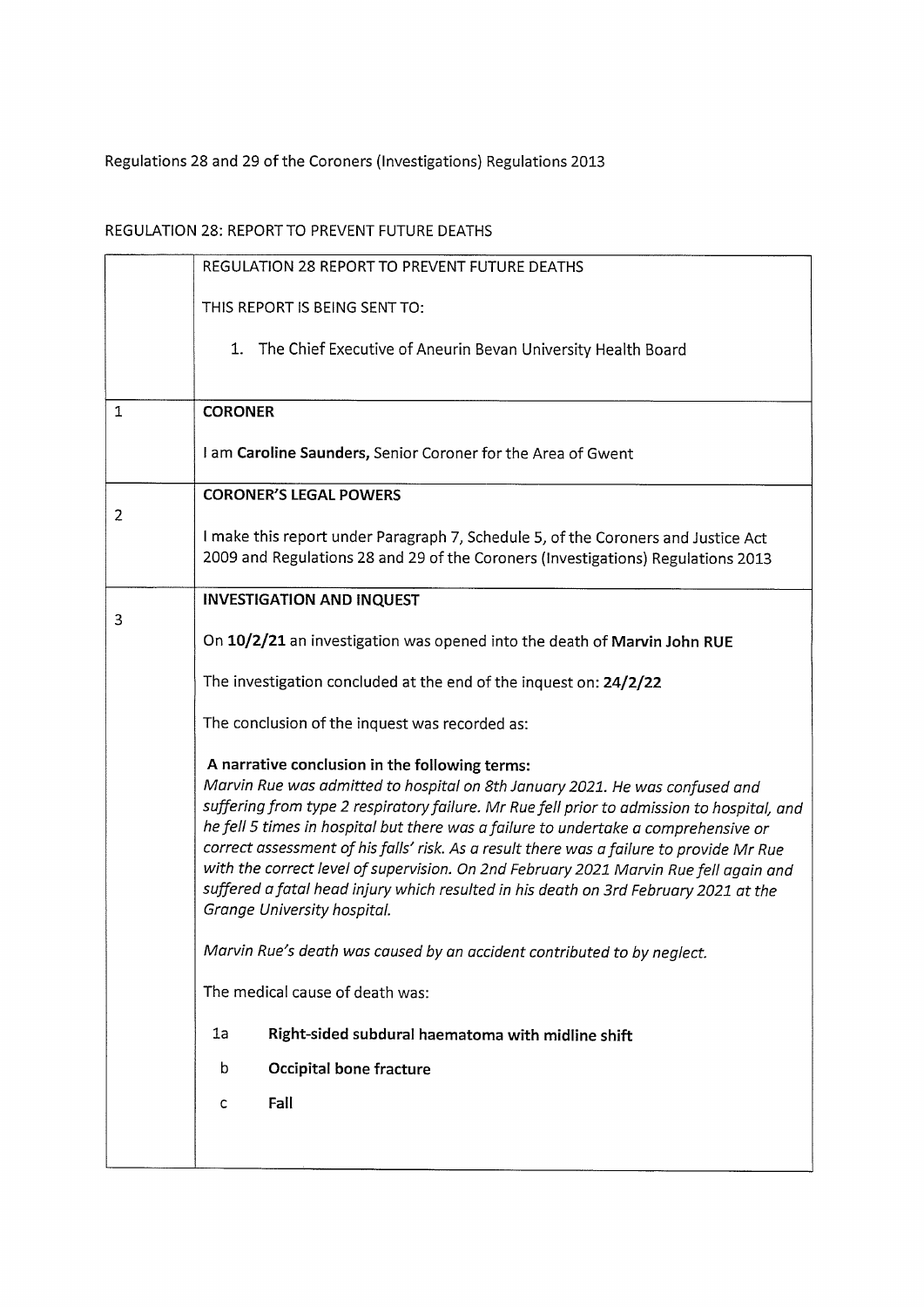| $\overline{4}$ | <b>CIRCUMSTANCES OF THE DEATH</b>                                                                                                                                                                                                                                                                                                                                                                                                                                                                                                                                                                                |
|----------------|------------------------------------------------------------------------------------------------------------------------------------------------------------------------------------------------------------------------------------------------------------------------------------------------------------------------------------------------------------------------------------------------------------------------------------------------------------------------------------------------------------------------------------------------------------------------------------------------------------------|
|                | The circumstances of Marvin Rue's death are set out in the narrative at<br>Paragraph 3.                                                                                                                                                                                                                                                                                                                                                                                                                                                                                                                          |
| 5              | <b>CORONER'S CONCERNS</b>                                                                                                                                                                                                                                                                                                                                                                                                                                                                                                                                                                                        |
|                | During the course of the inquest, evidence revealed matters giving rise to concern. In<br>my opinion there is a risk that future deaths will occur unless action is taken. In the<br>circumstances it is my statutory duty to report to you.                                                                                                                                                                                                                                                                                                                                                                     |
|                | The MATTERS OF CONCERN are as follows: -                                                                                                                                                                                                                                                                                                                                                                                                                                                                                                                                                                         |
|                | Marvin Rue had fallen prior to his admission to hospital on 8 <sup>th</sup> January 2021<br>and was therefore, due to his age and circumstances, a "known falls risk". In<br>evidence I heard that in these circumstances a Multifactorial Risk Assessment<br>(MFRA) should take place within 6 hours of admission to hospital. It was not.                                                                                                                                                                                                                                                                      |
|                | Mr Rue was transferred between hospitals during his admission, initially to<br>Nevill Hall Hospital and then to Ysbyty Aneurin Bevan. I heard in evidence that<br>a review of the MRFA should take place after every hospital transfer. Mr Rue<br>had no MFRA undertaken after his transfers.                                                                                                                                                                                                                                                                                                                    |
|                | Mr Rue fell 5 times prior to his fatal fall in hospital on 2 <sup>nd</sup> February 2021.<br>Contrary to Health Board Policy, Mr Rue did not have an MFRA undertaken<br>after any of these falls. In fact there was never an MFRA correctly completed<br>for Mr Rue throughout his hospital admission.                                                                                                                                                                                                                                                                                                           |
|                | I heard evidence that during this time the staff were under significant pressure<br>due to the effects of the pandemic, and I accept that. However the care that<br>Mr Rue was denied was basic nursing care.<br>the Lead Nurse and<br>author of the Serious Concerns Report, indicated that had Mr Rue been<br>assessed, he would have warranted 1:1 supervision . As a result I concluded<br>that the failures in care directly contributed to Mr Rue's death.                                                                                                                                                 |
|                | During the inquest I was presented with an action plan, however this is not the<br>first action plan I have been presented with (in very similar circumstances) and<br>sadly I am not convinced that this plan will prevent future deaths for the<br>following reasons. The policies referred to above have been in place for several<br>years. I am informed that although there is bespoke documentation training,<br>all staff are trained in falls risk assessment from the time they are in nurse<br>training. Therefore it is not a lack of understanding or policies which have<br>caused these failures. |
|                | None of the staff were interviewed during the internal investigation and no<br>evidence was forthcoming as to why staff did not follow the procedures.<br>Without this information I do not consider that the actions plan will prevent                                                                                                                                                                                                                                                                                                                                                                          |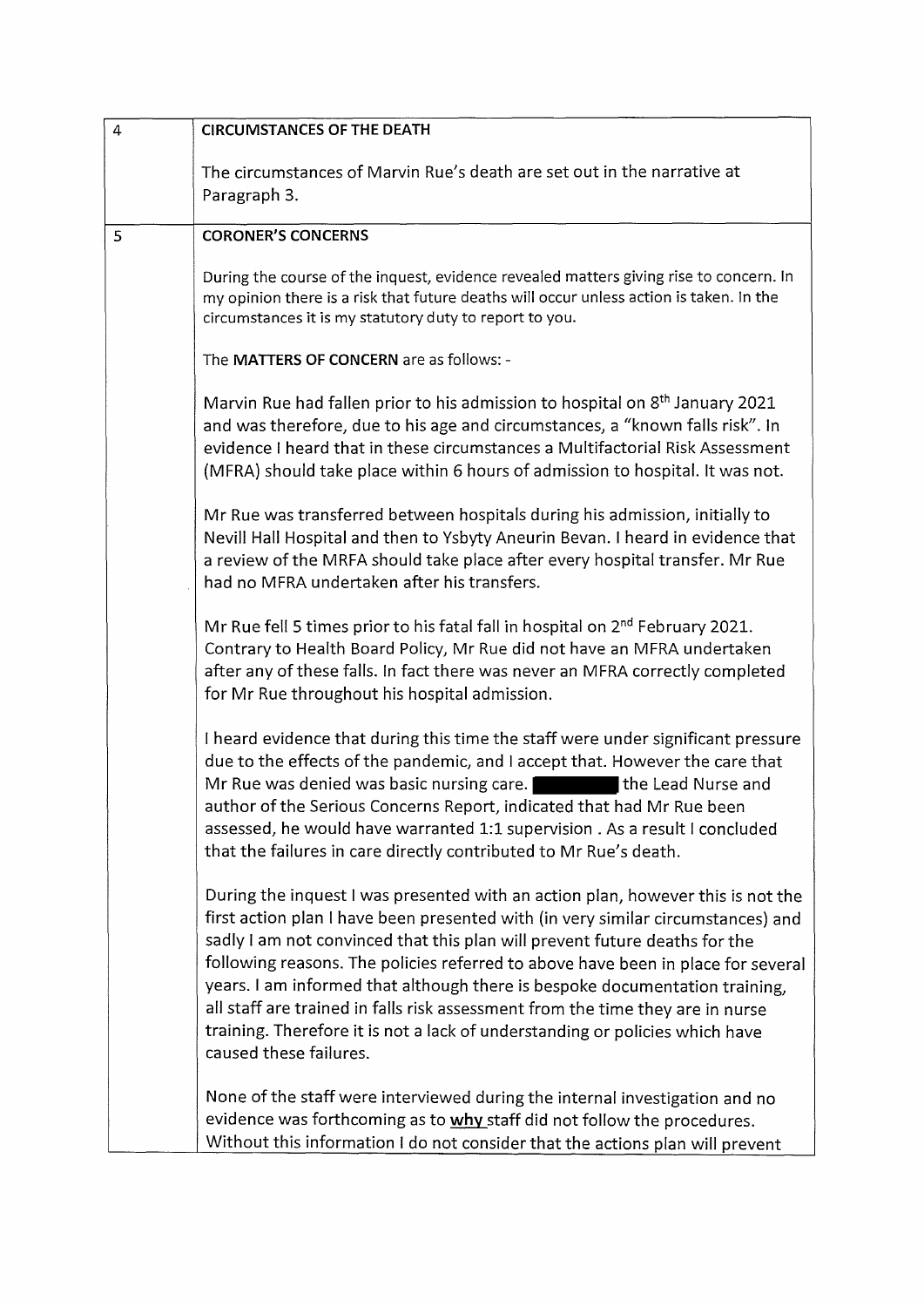|                | future deaths. I refer you to your previous responses to PFDs which have<br>clearly not had the desired outcome.                                                                                                                                                                                                                                                                                     |
|----------------|------------------------------------------------------------------------------------------------------------------------------------------------------------------------------------------------------------------------------------------------------------------------------------------------------------------------------------------------------------------------------------------------------|
|                | Despite being previously reassured that regular ward audits would take place<br>to ensure that the risk assessments were being undertaken I heard no<br>evidence that audits were completed at this time and so the failures went<br>unnoticed until after Mr Rue's death.                                                                                                                           |
| 6              | <b>ACTION SHOULD BE TAKEN</b>                                                                                                                                                                                                                                                                                                                                                                        |
|                | In my opinion action should be taken to prevent future deaths and I believe you have<br>the power to take such action.                                                                                                                                                                                                                                                                               |
|                | I should be grateful if the following information be provided to me:                                                                                                                                                                                                                                                                                                                                 |
|                | 1. The action that will be taken to address the reason why staff are failing to<br>follow the policies as indicated by their training.<br>Reassurance that Senior Management within the Health Board is fully aware<br>2.<br>of the risks posed to patients through regular monitoring of adherence to the<br>Falls Policy.<br>3. A revised action plan which takes points (1) and (2) into account. |
| $\overline{7}$ | <b>YOUR RESPONSE</b>                                                                                                                                                                                                                                                                                                                                                                                 |
|                | You are under a duty to respond to this report within 56 days of the date of this<br>report, namely 28 April 2022. I, the Coroner, may extend this period.                                                                                                                                                                                                                                           |
|                | Your response must contain details of action taken or proposed to be taken, setting<br>out the timetable for action. Otherwise you must explain why no action is necessary                                                                                                                                                                                                                           |
| 8              | <b>COPIES AND PUBLICATION</b>                                                                                                                                                                                                                                                                                                                                                                        |
|                | I have sent a copy of my report to the Chief Coroner and the following Interested<br>Person (s)                                                                                                                                                                                                                                                                                                      |
|                | The family of Marvin Rue<br>Health Inspectorate Wales.                                                                                                                                                                                                                                                                                                                                               |
|                | I am also under a duty to send the Chief Coroner a copy of your response.                                                                                                                                                                                                                                                                                                                            |
|                | The Chief coroner may publish either or both in a complete or redacted summary<br>form. He may send a copy of this report to any person who he believes may find it<br>useful or of interest. You may make representations to me, the Coroner, at the time<br>of your response, about the release or the publication of your response by the Chief<br>coroner.                                       |